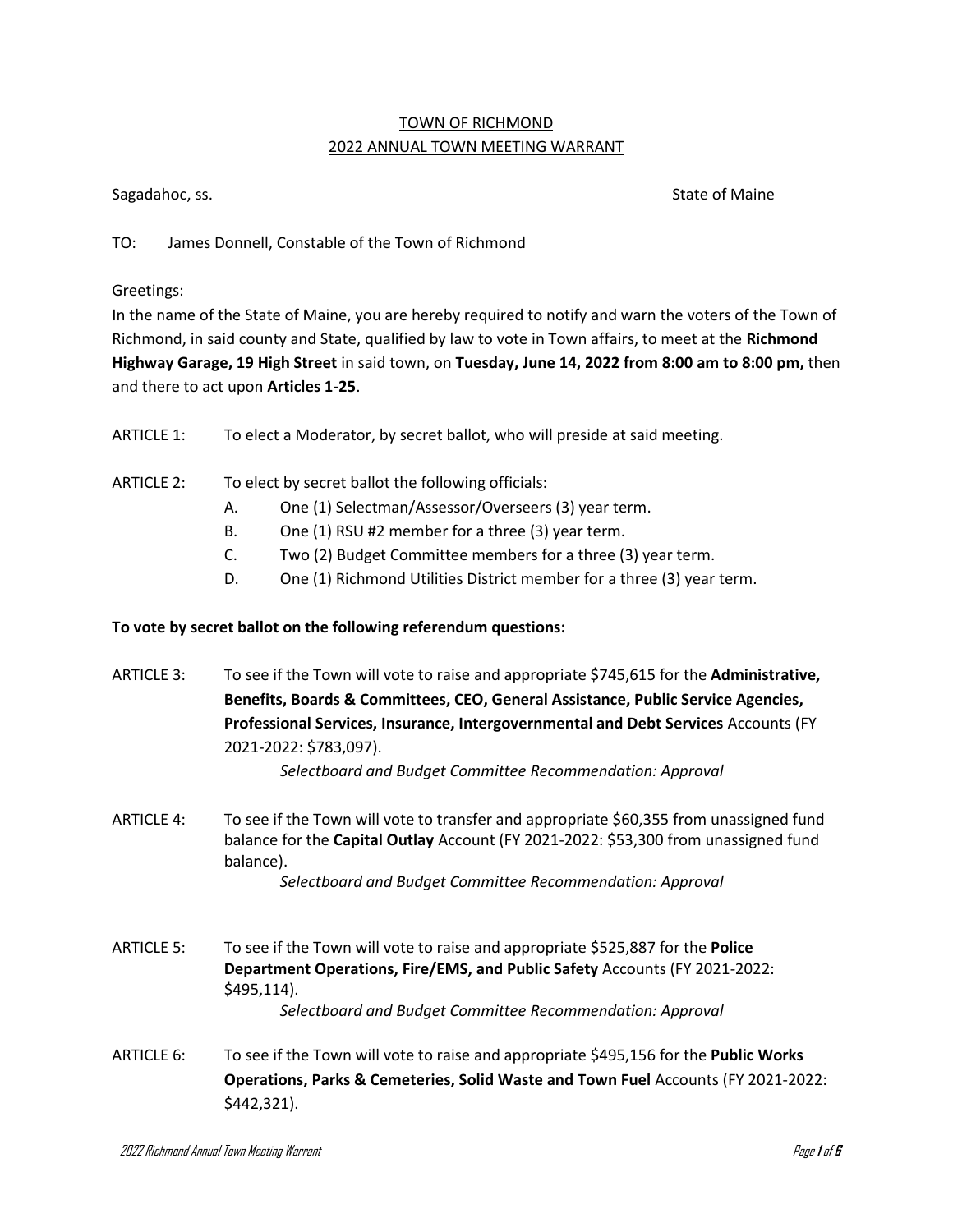*Selectboard and Budget Committee Recommendation: Approval*

ARTICLE 7: To see if the Town will vote to transfer and appropriate \$350,000 from unassigned fund balance to be placed in the **Public Works Reserve**, \$5,000 from unassigned fund balance to be placed in the **Fire Equipment Reserve**, and \$5,000 from unassigned fund balance to be placed in the **Employee Contingency Reserve**, for a total appropriation of \$360,000 (FY 2021-2022: \$355,000).

*Selectboard and Budget Committee Recommendation: Approval*

ARTICLE 8: To see if the Town will vote to raise and appropriate \$42,500 and to transfer and appropriate \$42,500 from unassigned fund balance, for a total appropriation of \$85,000, to be placed in the **Municipal Planning Reserve Account** for a 2024 property revaluation.

*Selectboard and Budget Committee Recommendation: Approval*

- ARTICLE 9: To see if the Town will vote to raise and appropriate \$5,000 for the **Town Building Repair and Maintenance Reserve** and \$5,000 for the **Catch Basin Reserve**, for a total appropriation of \$10,000. *Selectboard and Budget Committee Recommendation: Approval*
- ARTICLE 10: To see if the Town will vote to raise and appropriate \$90,000 and to transfer and appropriate \$60,000 from unassigned fund balance, for a total appropriation of \$150,000, to be placed in the **Town Vehicle Reserve** Account (FY 2021-2022: \$60,000 from unassigned Fund Balance and \$90,000). *Selectboard and Budget Committee Recommendation: Approval*
- ARTICLE 11: To see if the Town will vote to raise and appropriate \$48,400 for the **Police Department Reserve** Accounts (FY 2021-2022: \$0). *Selectboard and Budget Committee Recommendation: Approval*
- ARTICLE 12: To see if the Town will vote to raise and appropriate \$118,723 for the **Senior Center, Recreation and Public Library** Accounts (FY 2021-2022: \$112,828). *Selectboard and Budget Committee Recommendation: Approval*
- ARTICLE 13: To see if the Town will vote to appropriate fifty-percent (50%) of the money received from the State of Maine for snowmobile registrations to the Richmond Sno-Rovers Club for the maintenance of their system or network of snowmobile trails, on the condition that those trails be open to the public for snowmobile purposes at no charge in the snow season, and to authorize the Selectboard to enter into an agreement with the Club under such terms and conditions as it deems advisable for that purpose. *Selectboard and Budget Committee Recommendation: Approval*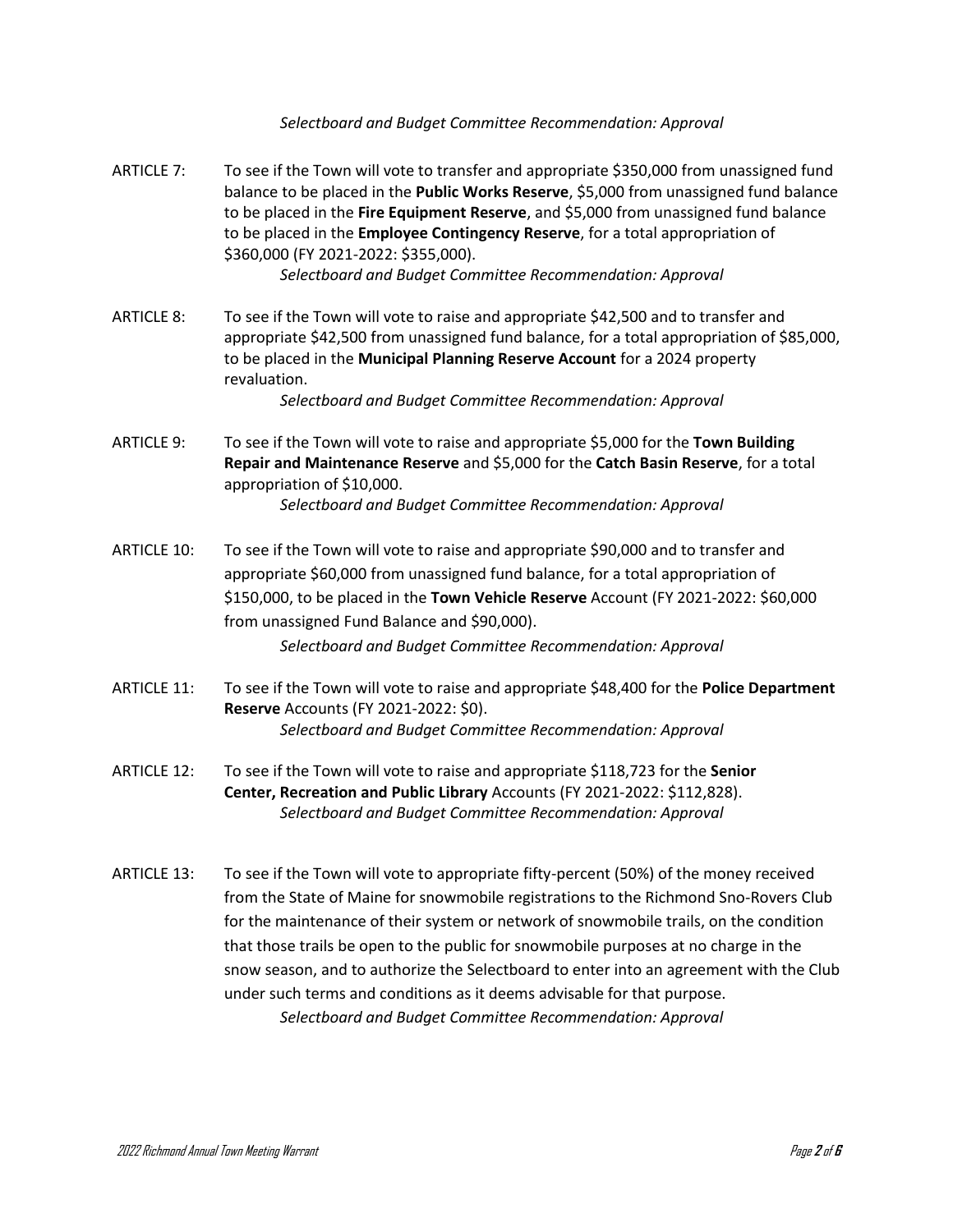ARTICLE 14: To see if the Town will vote to appropriate the sum of \$760,825 from the Estimated Revenues Account (Non-Property Tax Revenue) to be applied to reduce the Fiscal Year 2022-2023 tax commitment.

*Selectboard and Budget Committee Recommendation: Approval*

- ARTICLE 15: To see if the Town will vote to fix the date when property taxes become due and payable, with the first payment being due and payable on November 10, 2022; and the second payment being due and payable on May 10, 2023; and to instruct the Tax Collector to charge interest at 4% per annum on all taxes unpaid after said date(s).
- ARTICLE 16: To see if the Town will vote to set the rate of 0% interest per annum on abated taxes and to authorize such interest paid or abatements granted to be appropriated from overlay funds then, if necessary, from unassigned fund balance. *[Note: 36 M.R.S. § 506-A provides the rate of interest may not exceed the rate set for delinquent taxes, nor be less than that rate reduced by 4%]*
- ARTICLE 17: To see if the Town will vote to authorize the Tax Collector to accept prepayment of taxes not yet committed, with no interest to accrue on any excess paid over the amount finally committed.
- ARTICLE 18: To see if the Town will vote to authorize the Tax Collector to offer a Fiscal Year 2022- 2023 Tax Club Plan to taxpayers who enroll no later than July 31, 2022; who pay the total amount of FY 2022-2023 taxes by monthly payments from July 1, 2022 to June 30, 2023; who abide by the requirements of said plan as established by the Selectboard; who shall receive from the Town, in return for such payments, full credit for such taxes paid without incurring any charge of interest.
- ARTICLE 19: To see if the Town will vote to authorize the Selectboard to apply for State, federal (including Community Development Block Grants) and other grants on behalf of the Town for purposes deemed by the Selectboard to be in the best interests of the Town; to accept such grants, including, when necessary, the authority to sign contracts and related documents and to accept conditions of approval; and to appropriate such grant funds for any purpose for which the Town has appropriated funds in Fiscal Year 2022- 2023.
- ARTICLE 20: To see if the Town will vote to authorize the Selectboard to retain, sell or dispose of, by a means and upon such terms and conditions as the Selectboard deems advisable, any real estate acquired by the Town for non-payment of taxes thereon, and to execute such contracts, deeds and other instruments, and to take such other actions as may in the Selectboard's judgment be advisable to effect the sale of such property, or, if the property is prior-owner occupied residential property, to convey the property to the prior owner upon payment in full of all taxes, interest and charges incurred by the Town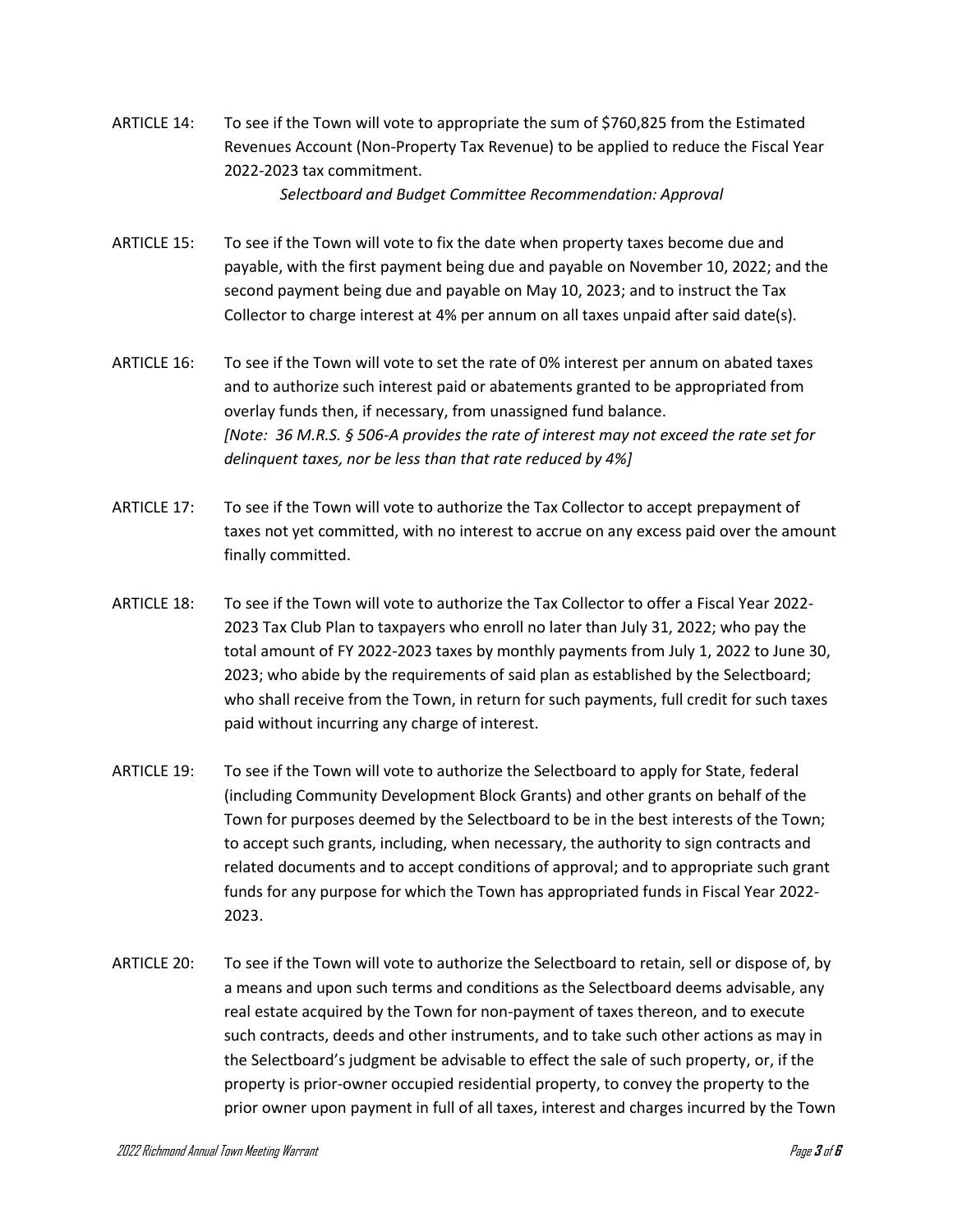within 90 days of notice to the prior owner of the repurchase opportunity; provided, however, that the Selectboard shall use the special sale process required by 36 M.R.S. § 943-C for qualifying homestead property if it chooses to sell it to anyone other than the former owner(s).

- ARTICLE 21: To see if the Town will vote to authorize the Treasurer to waive the foreclosure of a tax lien mortgage by recording a waiver of foreclosure at the Registry of Deeds in which the tax lien certificate is recorded prior to expiration of the right of redemption pursuant to 36 M.R.S. § 944 upon a finding by the Selectboard that ownership of the property that is subject to the tax lien mortgage would be contrary to the Town's best interests.
- ARTICLE 22: To see if the Town will vote to authorize the Selectboard to sell or otherwise dispose of Town-owned personal property deemed by the Selectboard to be obsolete on such terms and conditions as it deems advisable.
- ARTICLE 23: To see if the Town will vote to authorize the Selectboard to accept or reject donations of personal property and/or to accept or reject gifts of money to the various accounts of the Town for the ensuing year and to appropriate those monies donated for specific purposes.
- ARTICLE 24: To see if the Town will vote to authorize the Selectboard to make final determinations, after notice and hearing, regarding the winter closing of roads in accordance with 23 M.R.S. § 2953(3) and final determinations, after notice and hearing, to annul, alter or modify such orders in accordance with 23 M.R.S. § 2953(4).
- ARTICLE 25: To see if the Town will vote to appropriate Coronavirus Local Fiscal Recovery Funds (a/k/a American Rescue Plan Act (ARPA) funds) received by the Town from the federal government (total estimated amount is \$366,487) for eligible uses as defined in the U.S. Treasury Final Rule and as determined by the Selectboard to be in the best interests of the Town, which uses may include road and culvert repairs and broadband expansion; provided, however, that the Selectboard shall conduct a public hearing on the proposed expenditure of said ARPA funds prior to any expenditure of said funds.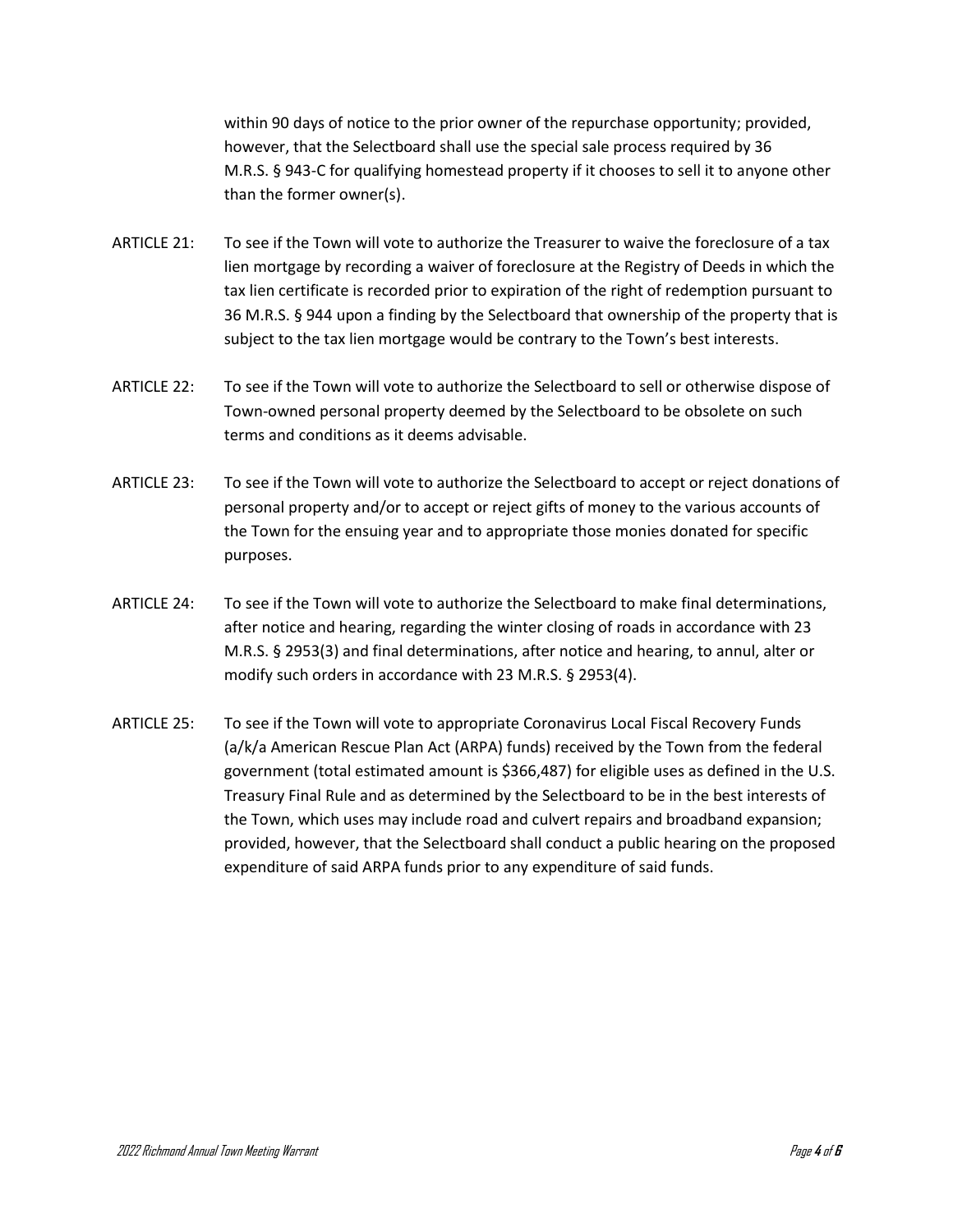GIVEN UNTO OUR HANDS THIS \_\_\_\_\_\_\_\_\_\_th day of April, 2022. Selectboard, Richmond, Maine

Robert C. Bodge, Jr., Chairman Andrew C. Alexander, Vice-Chairman Andrew C. Alexander, Vice-Chairman

Randy M. Bodge, Selectboard Member Brian York, Selectboard Member

David Thompson, Selectboard Member

\_\_\_\_\_\_\_\_\_\_\_\_\_\_\_\_\_\_\_\_\_\_\_\_\_\_\_\_\_\_\_\_\_\_\_

For purposes of **voter registration**, the Town Clerk, serving as Registrar of Voters, has office hours at the Town Office as follows: Monday through Thursday from 7:00 am to 5:00 pm. Please leave a message at the Town Office if other arrangements are required for registration.

\_\_\_\_\_\_\_\_\_\_\_\_\_\_\_\_\_\_\_\_\_\_\_\_\_\_\_\_\_\_\_\_\_\_\_ \_\_\_\_\_\_\_\_\_\_\_\_\_\_\_\_\_\_\_\_\_\_\_\_\_\_\_\_\_\_\_\_\_

\_\_\_\_\_\_\_\_\_\_\_\_\_\_\_\_\_\_\_\_\_\_\_\_\_\_\_\_\_\_\_\_\_\_\_ \_\_\_\_\_\_\_\_\_\_\_\_\_\_\_\_\_\_\_\_\_\_\_\_\_\_\_\_\_\_\_\_\_

If any registered voter of Richmond is **hearing-impaired** and requires the services of someone to sign the meeting in order to allow the voter full participation, please contact the Town Manager as soon as possible so arrangements can be made.

A True copy of the Warrant,

Attest: \_\_\_\_\_\_\_\_\_\_\_\_\_\_\_\_\_\_\_\_\_\_\_\_\_\_\_\_\_\_\_\_\_\_\_

Sharon Woodward, Town Clerk Town of Richmond, Maine